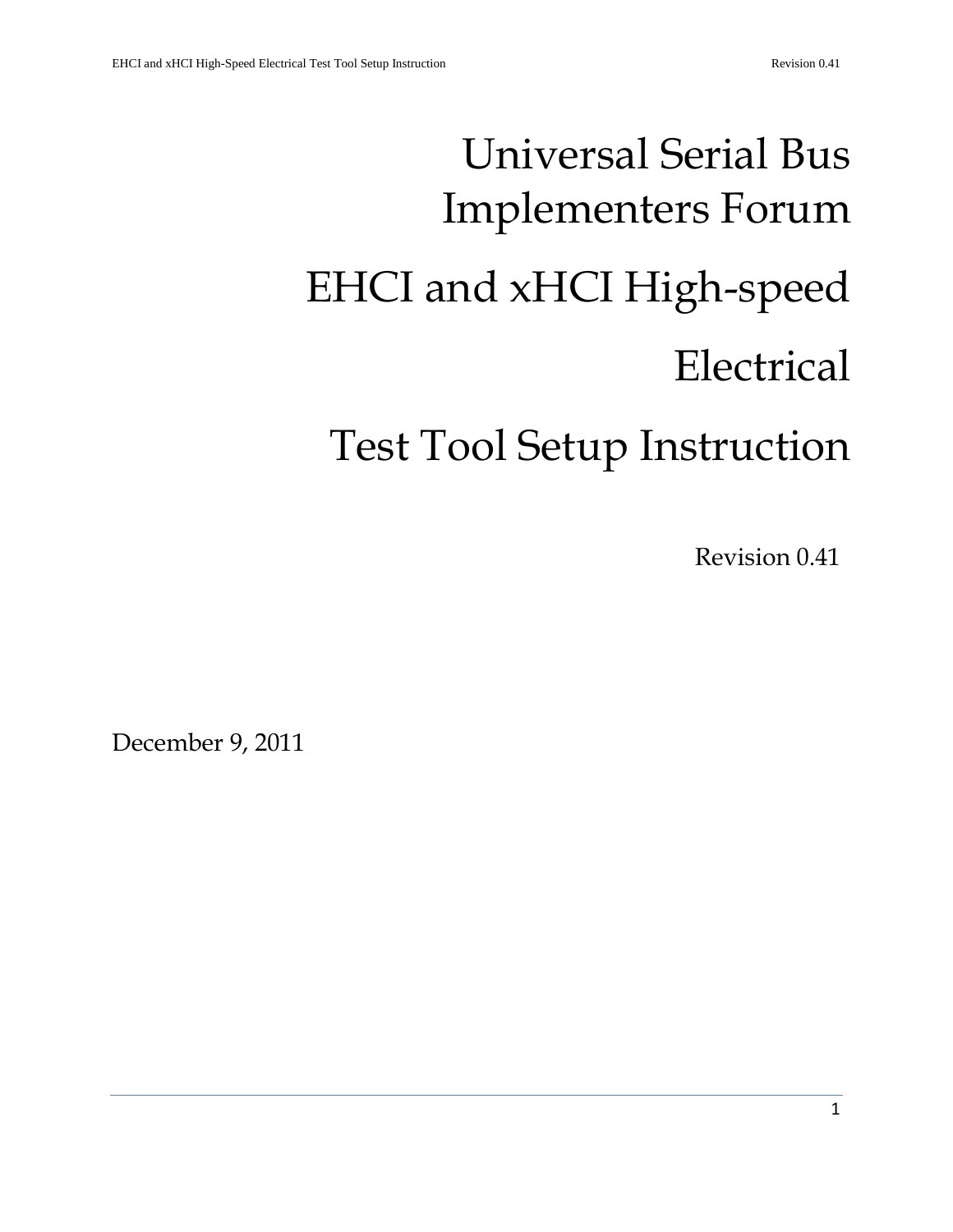# **Revision History**

| Rev | <b>Date</b>      | Author(s)     | <b>Comments</b>                                                                                                 |
|-----|------------------|---------------|-----------------------------------------------------------------------------------------------------------------|
| 0.1 | June 7, 2010     | Martin Franke | <b>Initial Draft</b>                                                                                            |
| 0.2 | June 16, 2010    | Martin Franke | Changed to EHCI/xHCI version                                                                                    |
| 0.3 | April 28, 2010   | Martin Franke | Added Add-In Card to Legacy Free Test<br>Method                                                                 |
| 0.4 | December 9, 2011 | Martin Franke | Changed to allow implementation of<br>automatic stack switching feature, HSETT<br>Operation and Troubleshooting |

Please send comments via electronic mail to techsupp@usb.org

USB-IF High-speed Electrical Test Procedure © Copyright 2011, USB Implementers Forum, Inc. All Rights Reserved.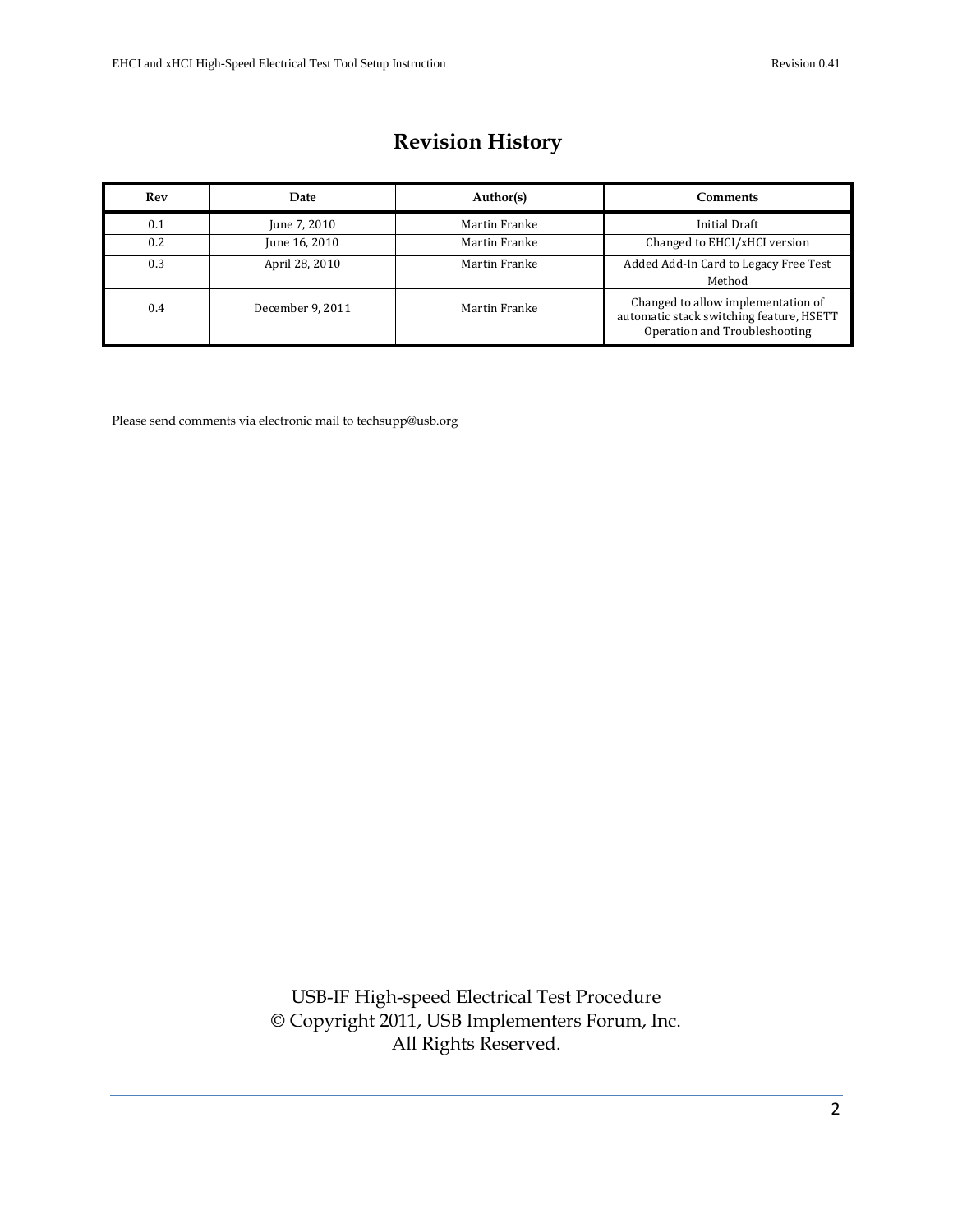#### DISCLAIMER OF WARRANTIES

THIS SPECIFICATION IS PROVIDED "AS IS" AND WITH NO WARRANTIES OF ANY KIND, EXPRESS OR IMPLIED, INCLUDING, WITHOUT LIMITATION, NO WARRANTY OF NONINFRINGEMENT, NO WARRANTY OF MERCHANTABILITY, NO WARRANTY OF FITNESS FOR A PARTICULAR PURPOSE, NO WARRANTY OF TITLE, AND NO WARRANTY ARISING OUT OF ANY PROPOSAL, SPECIFICATION, OR SAMPLE, ALL OF WHICH WARRANTIES ARE EXPRESSLY DISCLAIMED.

WITHOUT LIMITING THE GENERALITY OF THE FOREGOING, USB-IF AND THE AUTHORS OF THE SPECIFICATION DO NOT WARRANT OR REPRESENT THAT USE OF THE SPECIFICATION WILL NOT INFRINGE THE INTELLECTUAL PROPERTY RIGHTS OF OTHERS. USERS OF THE SPECIFICATIONASSUME ALL RISK OF SUCHINFRINGEMENT, AND AGREE THAT THEY WILL MAKE NO CLAIM AGAINST USB-IF OR THE AUTHORS IN THE EVENT OF CLAIMS OF INFRINGEMENT.

USB-IF IS NOT LIABLE FOR ANY CONSEQUENTIAL, SPECIAL OR OTHER DAMAGES ARISING OUT OF THE USE OF THE SPECIFICATION.

#### LICENSE FOR INTERNAL USE ONLY

USB-IF HEREBY GRANTS A LICENSE TO REPRODUCE AND TO DISTRIBUTE THIS SPECIFICATION FOR INTERNAL USE ONLY. NO OTHER LICENSE, EXPRESS OR IMPLIED, BY ESTOPPEL OR OTHERWISE, IS GRANTED HEREWITH, AND NO LICENSE OF INTELLECTUAL PROPERTY RIGHTS IS GRANTED HEREWITH.

\*All product names are trademarks, registered trademarks, or servicemarks of their respective owners.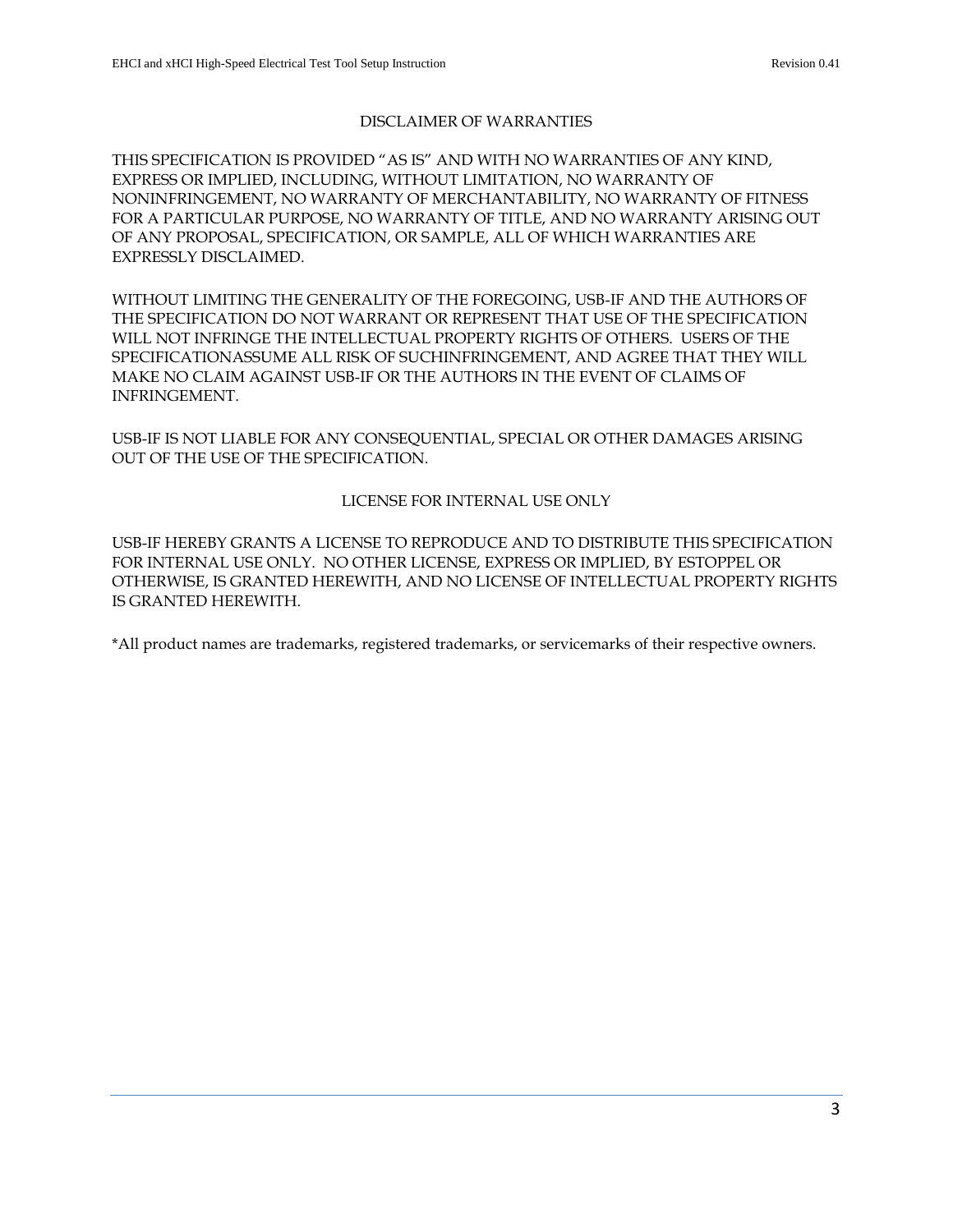# **Table of Contents**

| 1                       |       |  |
|-------------------------|-------|--|
| $\mathbf{2}$            |       |  |
|                         | 2.1   |  |
| $\overline{\mathbf{3}}$ |       |  |
|                         | 3.1   |  |
|                         | 3.2   |  |
|                         | 3.3   |  |
| 4                       |       |  |
|                         | 4.1   |  |
|                         | 4.2   |  |
| 5                       |       |  |
|                         | 5.1   |  |
|                         | 5.2   |  |
| 6                       |       |  |
|                         | 6.1   |  |
|                         | 6.1.1 |  |
|                         | 6.1.2 |  |
|                         | 6.1.3 |  |
|                         | 6.2   |  |
| $\overline{\mathbf{z}}$ |       |  |
|                         | 7.1   |  |
|                         | 7.1.1 |  |
|                         | 7.1.2 |  |
|                         | 7.2   |  |
| 8                       |       |  |
|                         | 8.1   |  |
|                         | 8.2   |  |
|                         | 8.3   |  |
|                         |       |  |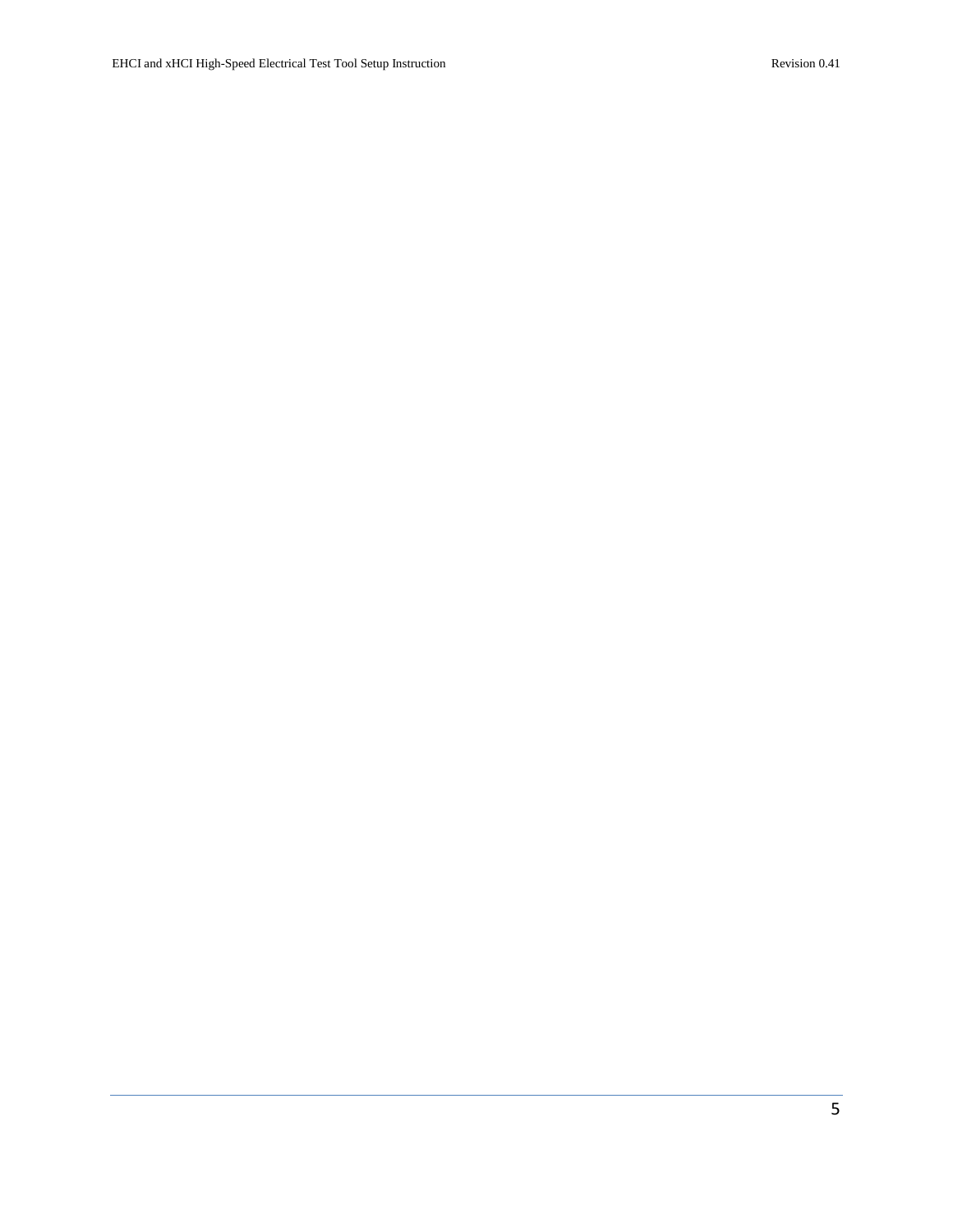# <span id="page-5-0"></span>**1 Introduction**

This document provides instruction to setup the necessary test environment for performing the High-Speed USB-IF Electrical Test Procedures on EHCI or xHCI based platforms. This document describes an implementation environment utilizing the specific commercial test equipment that has been successfully used by the USB-IF electrical team. Implementation of the test environment utilizing other equivalent or better commercial test equipment is possible with adaptation and modification of the procedures and setups.

With the Loop Device Descriptor function in the Device Test menu the HS Electrical Test Tool can also be used for signal quality test of low-speed or full-speed USB peripherals.

The USB-IF Electrical Test Procedures were developed by the USB 2.0 Compliance Committee under the direction of USB-IF, Inc. All high speed supporting peripherals are required to pass the high speed electrical tests. There are three High-speed Electrical Test Procedures: The Host High-speed Electrical Test Procedure is for high speed capable host controllers, the Hub High-speed Electrical Test Procedure is for high-speed capable hubs, and the Device High-speed Electrical Test Procedure is for high-speed capable devices. The electrical tests for low-speed and full-speed peripherals, power delivery, and interoperability tests (collectively referred to as the legacy compliance tests) are documented in the USB-IF Compliance Test Procedure. All these compliance test procedures can be obtained by visiting the USB-IF website in the Compliance page in the Developers' area:

<http://www.usb.org/developers/compliance>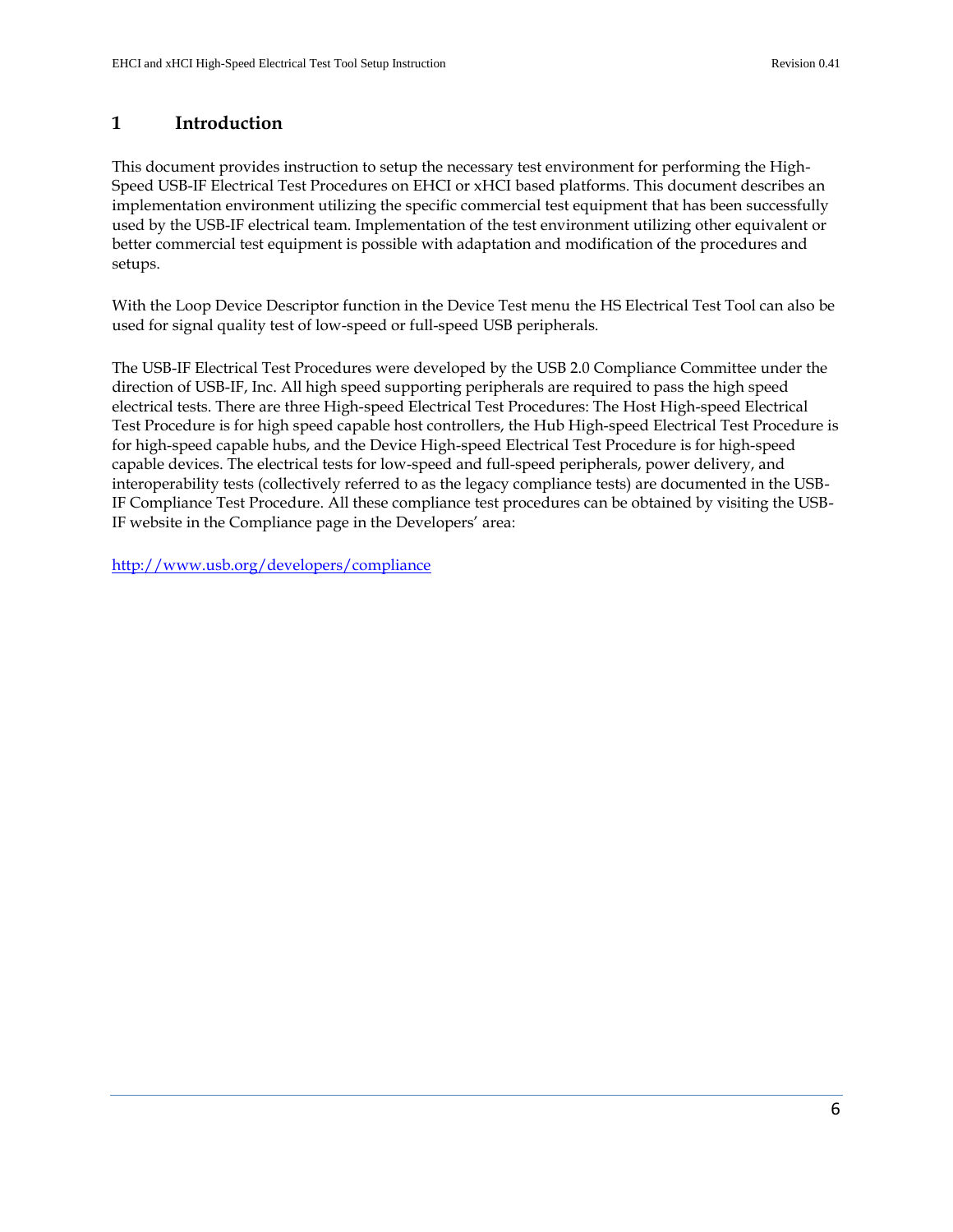# <span id="page-6-0"></span>**2 Purpose**

This setup instruction is written to facilitate the installation and operation of the High-speed Electrical Test Tool on EHCI or xHCI based platforms. It is not the intent of the electrical team to endorse any specific brands and models of hardware or software. The implementation described is simply one specific instance chosen by the electrical team that met our unique set of requirements and constraints.

# <span id="page-6-1"></span>**2.1 Windows OS Support**

This document was written for testing with platforms operating Windows 7 Professional/Ultimate. In case of a Legacy-free system it may be necessary to control the platform with a remote desktop connection using a client PC operating Windows 7 Professional/Ultimate as well.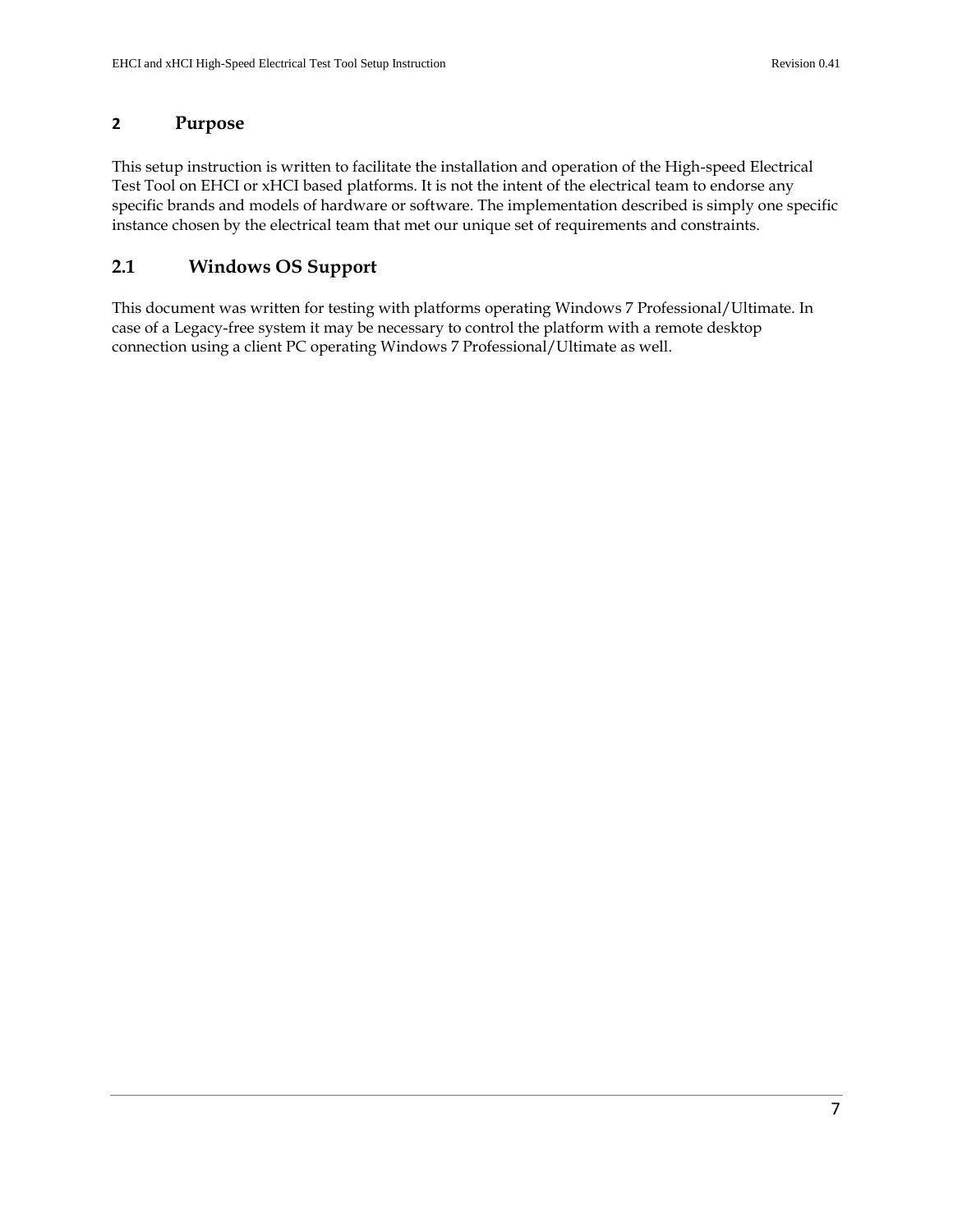# <span id="page-7-0"></span>**3 USB-IF Compliance Test Procedures**

The USB-IF electrical compliance test procedures are not included in this installation. Please determine the versions that meet your need (with respect to your test equipment choice and your USB products) by reading this section.

## <span id="page-7-1"></span>**3.1 USB-IF High-speed Electrical Test Procedures**

The USB-IF High-speed Electrical Test Procedure documents a series of tests used to evaluate USB peripherals and systems operating at high-speed. These tests are also used to evaluate the high-speed operation of USB silicon that has been incorporated in ready-to-ship products, reference designs, proofs of concept and one of a kind prototypes of peripherals, add-in cards, motherboards, or systems.

High-speed capable systems, hosts, hubs and devices are those that support the transfer speed of 480Mbps.

There are four High-speed Electrical Test Procedures:

System High-speed Electrical Test Procedure – for systems with xHCI or EHCI host controller(s)

Host High-speed Electrical Test Procedure – for xHCI or EHCI host controllers

Hub High-speed Electrical Test Procedure – for high-speed capable hubs

Device High-speed Electrical Test Procedure – for high-speed capable devices

There are four sets of High-speed Electrical Test Procedures written for the following individual test equipment brands:

- Agilent
- Tektronix
- LeCroy
- Yokogawa

These procedures can be downloaded from the USB-IF website at this location: http://www.usb.org/developers/docs/ .

In addition to the High-speed Electrical Test Procedures, the High-speed Electrical Test Specification is also available to be downloaded for reference from this same location.

# <span id="page-7-2"></span>**3.2 USB-IF Legacy Compliance Procedure**

To maintain backward compatibility with full speed host controllers, all high-speed capable devices must pass all USB-IF compliance testing for full-speed products as outlined in the USB-IF Compliance Test Procedure available at http://www.usb.org/developers/compliance.

Super or High-speed capable host controller and hub downstream ports must also pass all USB-IF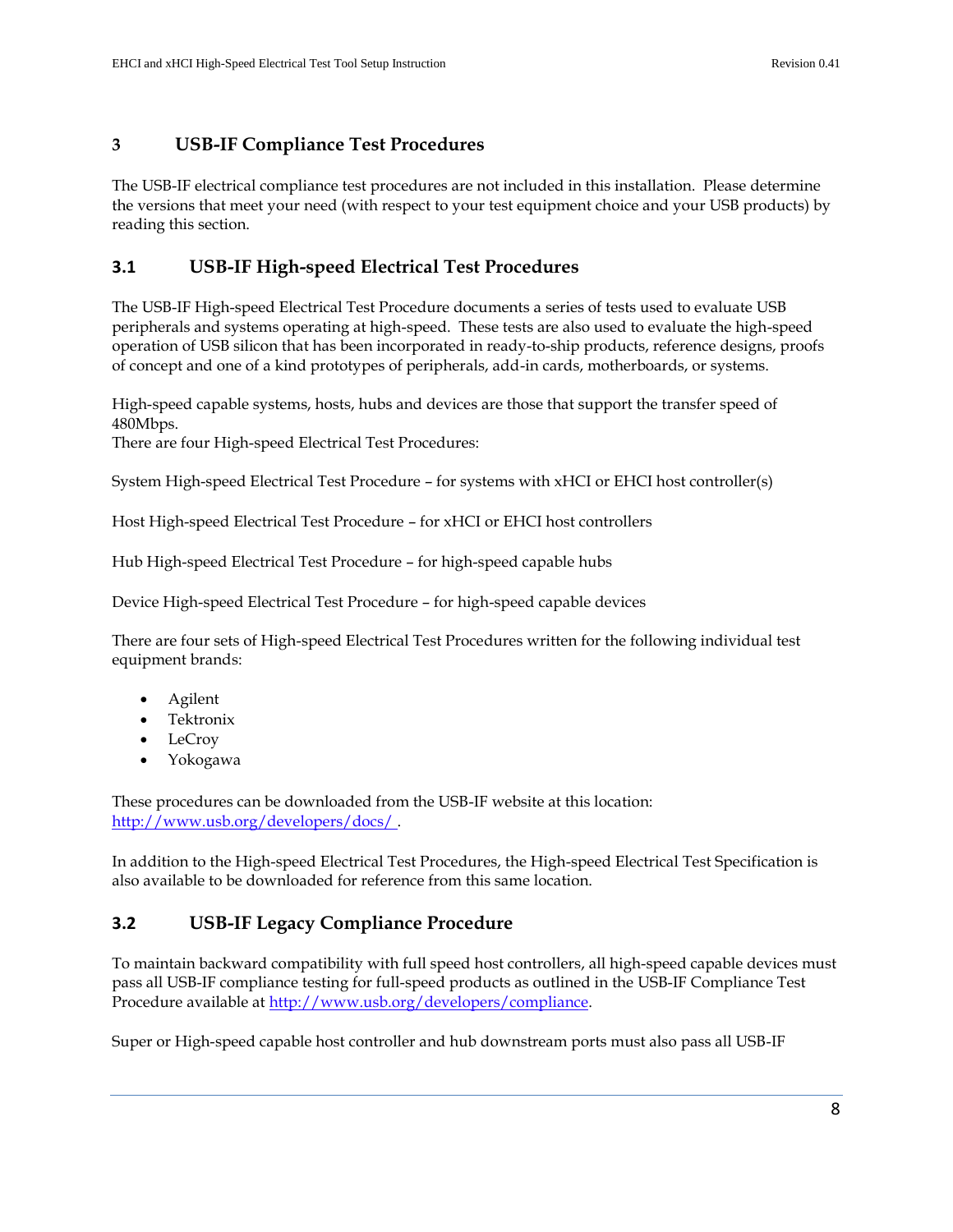compliance testing for full-speed and low-speed. Again, these additional test requirements are provided in the USB-IF Compliance Test Procedure available at http://www.usb.org/developers/compliance.

# <span id="page-8-0"></span>**3.3 USB Version 2.0 Specification**

The USB Version 2.0 Specification defines the requirements of the high-speed USB architecture, as well as that for full- and low-speed USB architecture. The specification and the most recent update of the errata should be downloaded from the USB-IF website at http://www.usb.org/developers/docs.html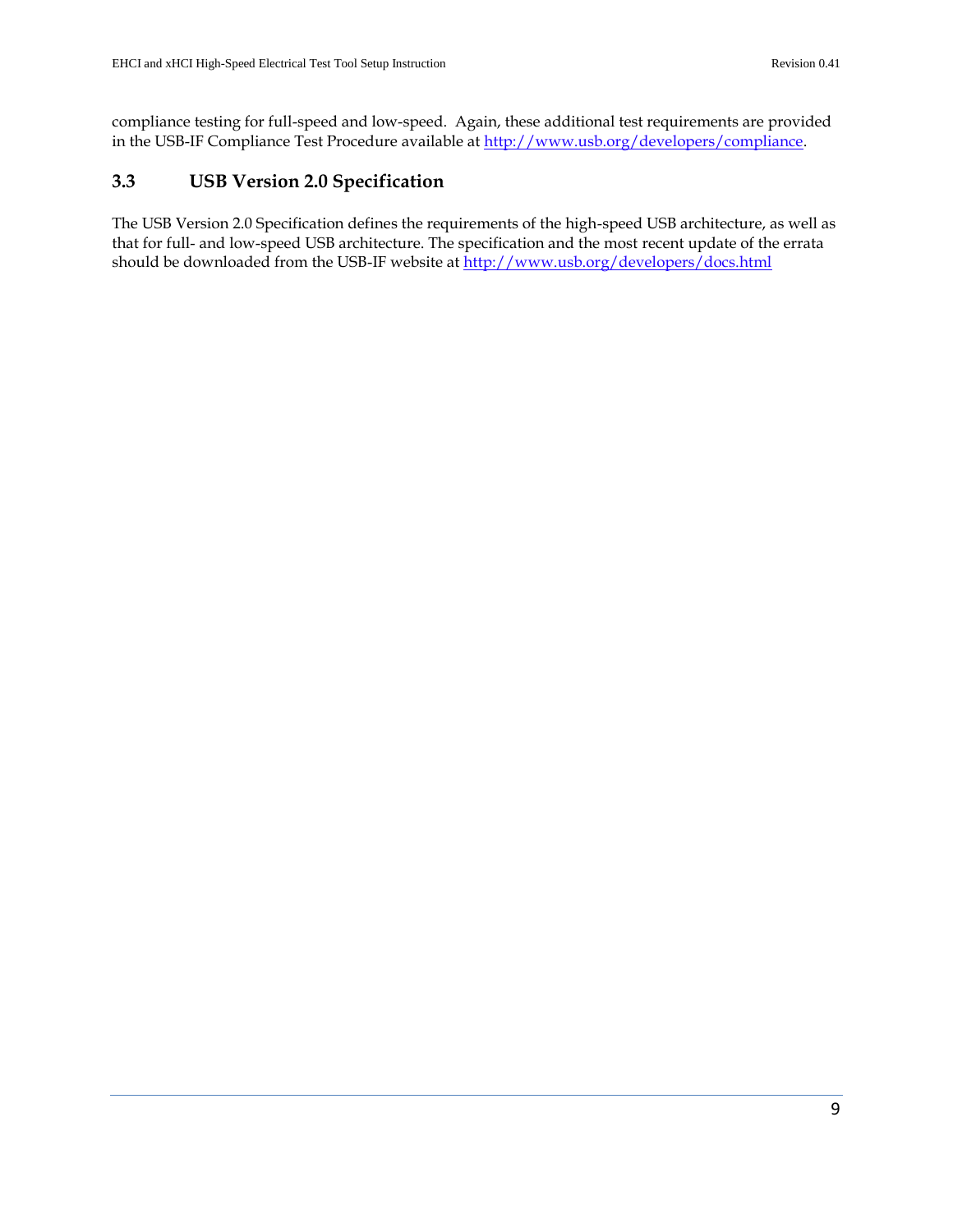# <span id="page-9-0"></span>**4 Computer Setup**

There are two versions of the High-speed Electrical Test Tool: xHCI and EHCI. Both come in either 32 bit or 64 bit versions creating a total of four HSETT versions. Select the appropriate version based on the host controller type (xHCI or EHCI) and the computer operating system (32 bit or 64 bit).

The High-speed Electrical Test Tool serves to put the High-speed capable peripherals (device, hub or host controller) into different states allowing the High-speed signal characteristics to be measured in accordance with the High-speed Electrical Test Procedure. This requires at least one computer to perform the signal analysis and put the DUT into different signal states. However for legacy-free systems it may be necessary to use a second computer as a remote desktop controller for the test computer.

This procedure contains the steps required to perform High-speed electrical testing of a system or motherboard operating Windows 7 Professional/Ultimate as well as additional steps for the testing of Legacy-free servers and motherboards.

# <span id="page-9-1"></span>**4.1 Hardware Requirements**

The suggested minimum system features are:

- Intel Core 2 Duo or better processor, either 32 bit or 64 bit
- 1 GB or more system memory

# <span id="page-9-2"></span>**4.2 Software Requirements**

 Windows 7 Professional/Ultimate x86 (32 bit) or x64 (64 bit) for host controller as well as optional client PC in case of Legacy-free testing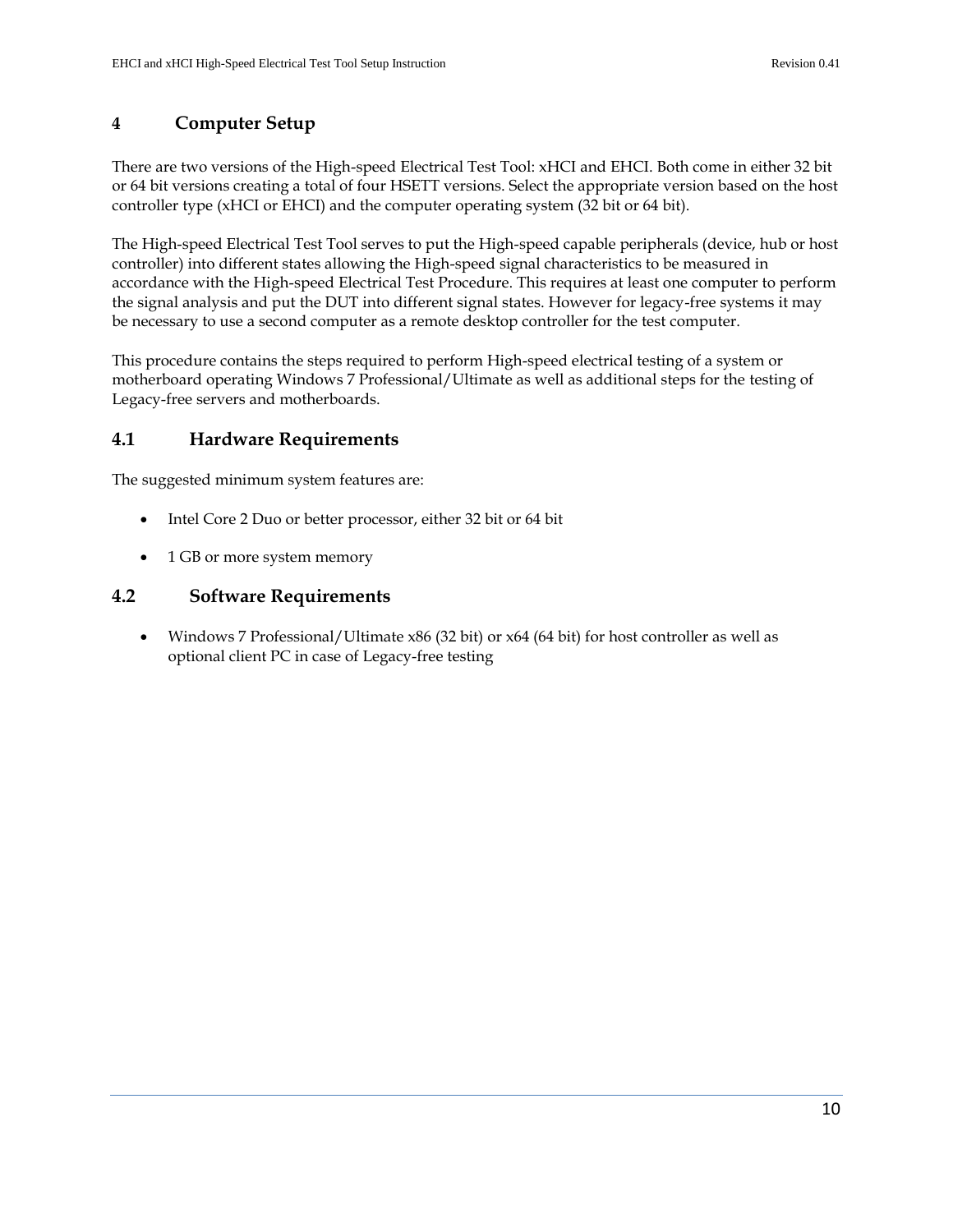# <span id="page-10-0"></span>**5 Installation of HSETT**

The high speed electrical test tool is to be loaded onto the platform that is to test the host, device or hub. It comes in both 64 bit and 32 bit forms.

The EHCI installer file can be downloaded from<http://www.usb.org/developers/tools/> The xHCI installer file can be downloaded from [http://www.usb.org/developers/ssusb/ssusbtools/.](http://www.usb.org/developers/ssusb/ssusbtools/)

### <span id="page-10-1"></span>**5.1 Disable User Account Control**

Before installing HSETT, User Account Control (UAC) should be disabled in Windows. Choose Start→Control Panel→User Accounts and Family Safety→User Accounts→Change User Account Control settings. Set the Settings Bar to "Never notify". Click "Ok" and then restart the computer.

Always notify



**Figure 1: User Account Control Settings Bar**

#### <span id="page-10-3"></span><span id="page-10-2"></span>**5.2 Install HSETT**

Install the appropriate High-speed Electrical Test Tool by double clicking the installer file downloaded from the USB-IF website and following the installation instructions.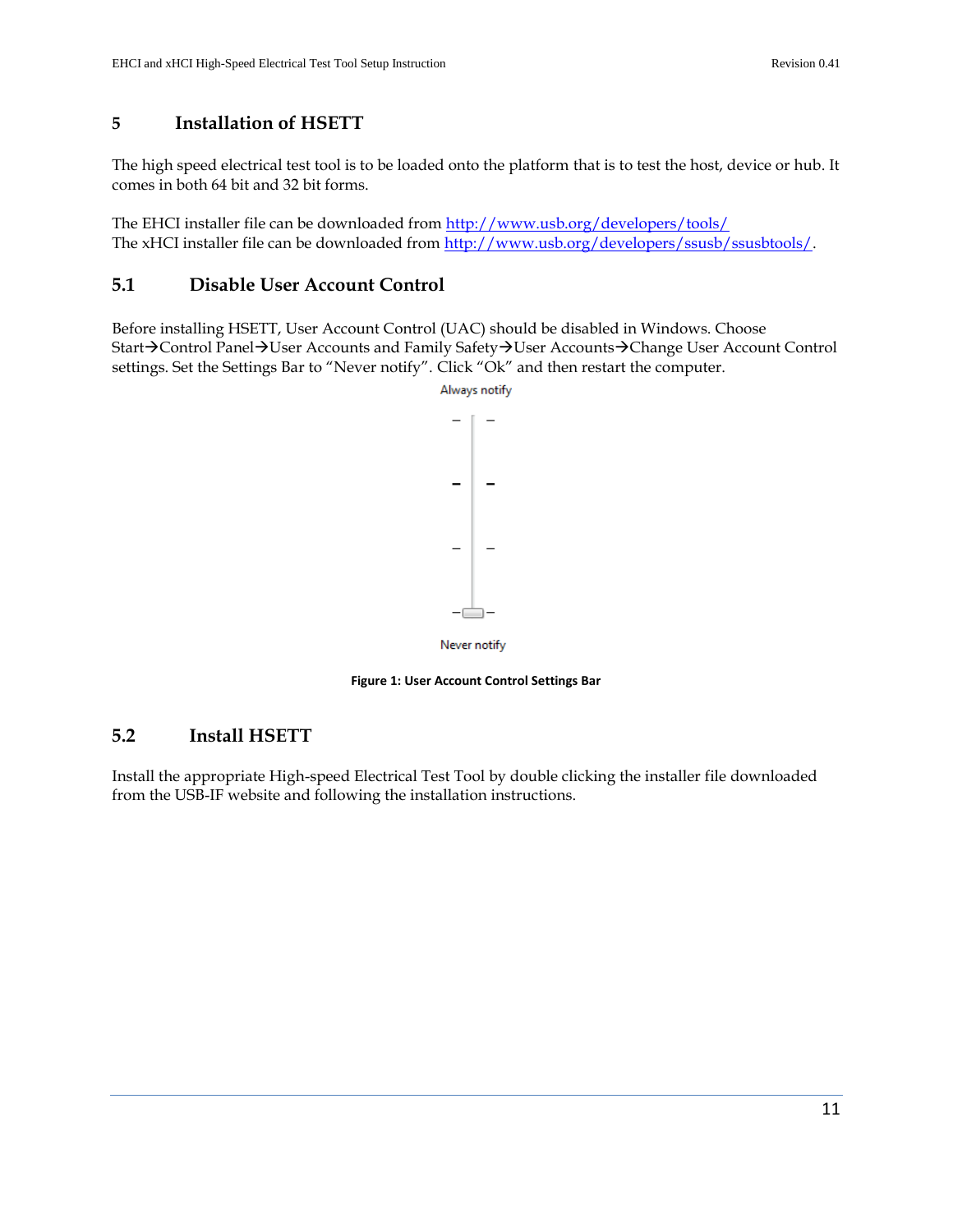# <span id="page-11-0"></span>**6 Operation of HSETT**

#### WARNING: FOR LEGACY-FREE SYSTEMS (SYSTEMS WITHOUT PS/2 SUPPORT) BE SURE TO SETUP SYSTEM AS DISCUSSED IN SECTION [7](#page-15-0) BEFORE OPENING HSETT.

The HSETT software works by putting devices, hosts and hubs into appropriate High-Speed test modes in order to test certain electrical parameters for these 2.0 and 3.0 peripherals. In order to function correctly HSETT must install its own driver in place of the standard host controller driver.

Note: HSETT does not affect SuperSpeed signaling.

## <span id="page-11-1"></span>**6.1 Using HSETT**

Open HSETT by double clicking the ...HSETT logo on the desktop, or accessing it under Start $\rightarrow$ All  $P$ rograms $\rightarrow$ Startup $\rightarrow$ USB-IF Test Suite $\rightarrow$ ... HS Electrical Test Tool $\rightarrow$ ...HSETT.

If multiple controllers exist HSETT will prompt the user to select the appropriate controller for testing. Choose the correct controller based on the information provided.

| <b>xHCI HSETT</b>                                                  |
|--------------------------------------------------------------------|
| Select host controller to load Intel Test Stack on.                |
| PCI bus 1, device 0, function 0<br>PCI bus 2, device 0, function 0 |
| 0K                                                                 |

**Figure 2: Choose Controller**

<span id="page-11-2"></span>The first time HSETT is opened the user will be asked if they would like to install the compliance driver. Click "Install".

<span id="page-11-3"></span>

**Figure 3: Select "Install" from Windows Security Window**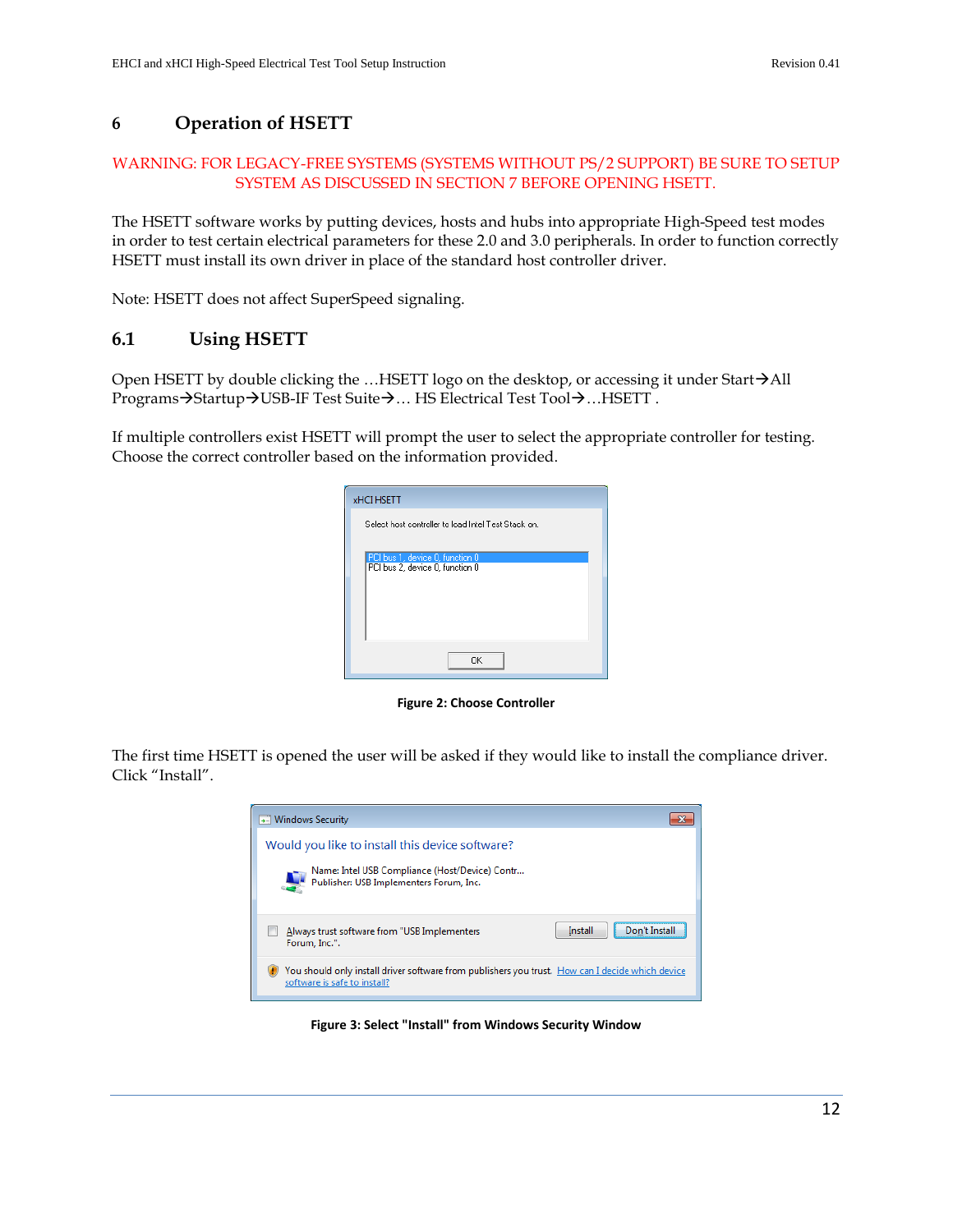[Figure 4](#page-12-2) shows the Main Menu. The left hand side provides options for testing devices, hubs or hosts. The right side shows the available host controllers for use during testing (Note: only controllers with the compliance driver installed are displayed here). Select the appropriate test type; confirm the host controller being used is correct; then click "Test" to open the applicable test menu.



**Figure 4: HSETT Main Menu**

# <span id="page-12-2"></span><span id="page-12-0"></span>**6.1.1 Device Test Menu**

The Device Test Menu provides options to put a device into an electrical test mode through the host controller selected for use in testing. Select the correct device to test from the Device Selection Box by observing the PID/VID. Next choose the appropriate command from the Device Command drop-down menu. Then select "EXECUTE".

Note: If a device does not show in the Device Selection Box or if the command fails try power cycling device and clicking "Enumerate Bus"; then try the command again.



**Figure 5: Device Test Menu**

# <span id="page-12-3"></span><span id="page-12-1"></span>**6.1.2 Hub Test Menu**

The Hub Test Menu provides options to put a hub or a device attached to a hub's downstream port into an electrical test mode through the host controller selected for use in testing. Select the correct hub to test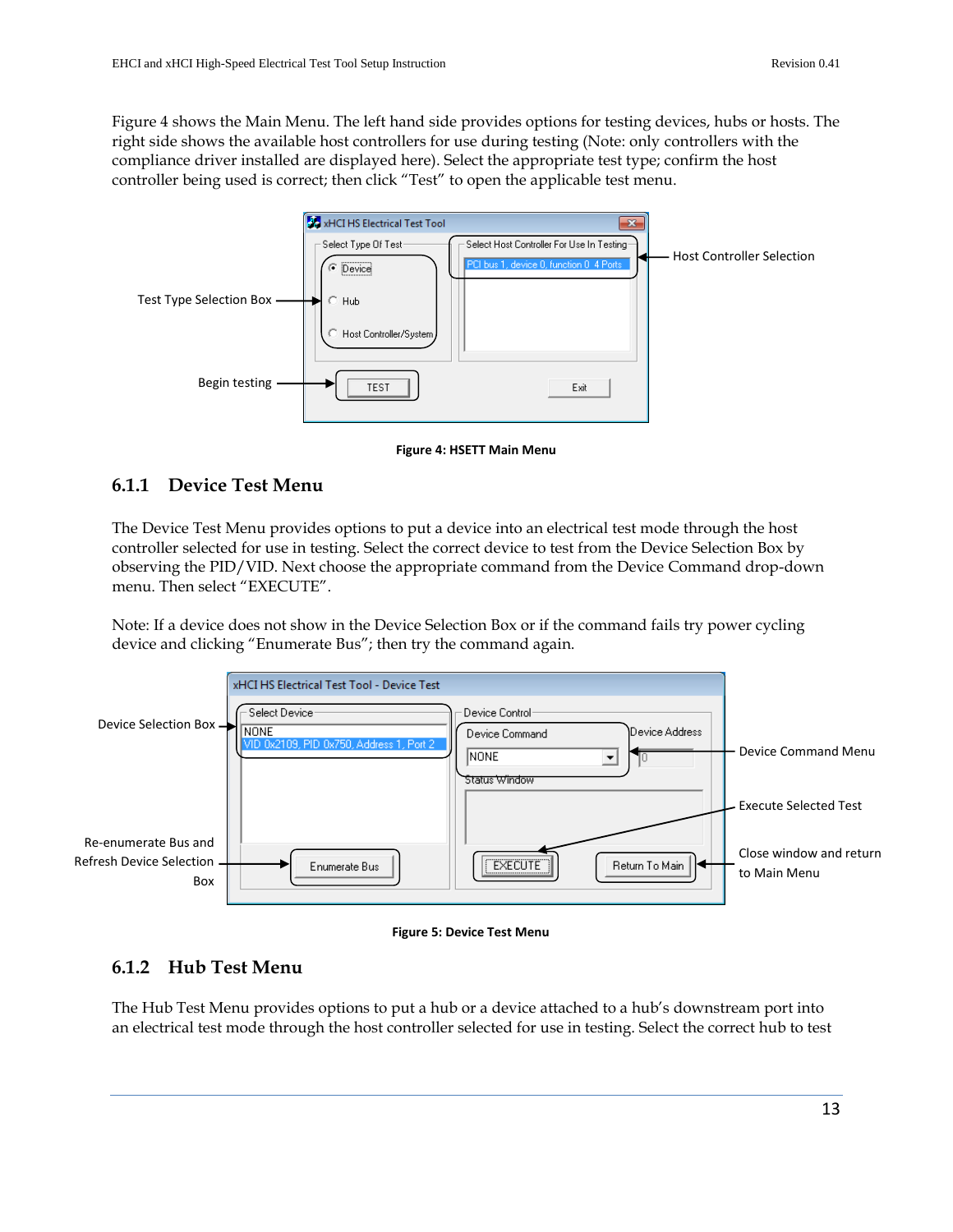from the Hub Selection Box by observing the PID/VID. Next choose the appropriate command from either the Upstream, Downstream or Downstream Device Command drop-down menu (for downstream hub port tests user must also select port number of port under test). Then select "EXECUTE".

Note: If a hub or device does not show in the Hub or Device Selection Box or if the command fails try power cycling hub and/or device and clicking "Enumerate Bus"; then try the command again.

|                                                        | xHCI HS Electrical Test Tool - Hub Test                                                                                                                                             |                                                                 |
|--------------------------------------------------------|-------------------------------------------------------------------------------------------------------------------------------------------------------------------------------------|-----------------------------------------------------------------|
| Hub Selection Box $\rightarrow$                        | Hub Selection-<br>Hub Control:<br>Hub Command<br><b>Address</b><br>NONE<br>0x8040. Address<br>4 Ports<br>INONE.<br>VID 0x451, PID 0x8042, Address 3 4 Ports<br>Port Control<br>Port | Hub Upstream Port<br><b>Command Menu</b><br>Hub Downstream Port |
| Re-enumerate Bus and<br><b>Refresh Selection Boxes</b> | INONE.<br>Enumerate Bus                                                                                                                                                             | Command Menu and<br>Port Number Selection                       |
| Downstream Device<br>Selection Box                     | □ Disconnect Notify<br>Status Window<br>Downstream Devices<br>NONE<br>D. 0x2109, PID. 0x750, Address 2, Port 0.                                                                     |                                                                 |
|                                                        |                                                                                                                                                                                     | <b>Execute Selected Test</b>                                    |
| Downstream Device<br><b>Command Menu</b>               | Downstream Device Control:<br><b>Address</b><br><b>INONE</b><br><b>EXECUTE</b><br>Return To Main  <br>▼                                                                             | Close window and return<br>to Main Menu                         |

#### **Figure 6: Hub Test Menu**

# <span id="page-13-1"></span><span id="page-13-0"></span>**6.1.3 Host Test Menu**

The Host Test Menu provides options to put a host controller or a device attached to that controller into an electrical test mode. Choose the appropriate command from either the Root Port or Downstream Device Command drop-down menu (for root port tests user must also select port number of port under test). If a device is attached select the correct device to test from the Device Selection Box by observing the PID/VID. Then select "EXECUTE".

Note: If a device is connected to one of the host's downstream ports but does not show in the Device Selection Box or if the command fails try power cycling that device and clicking "Enumerate Bus"; then try the command again.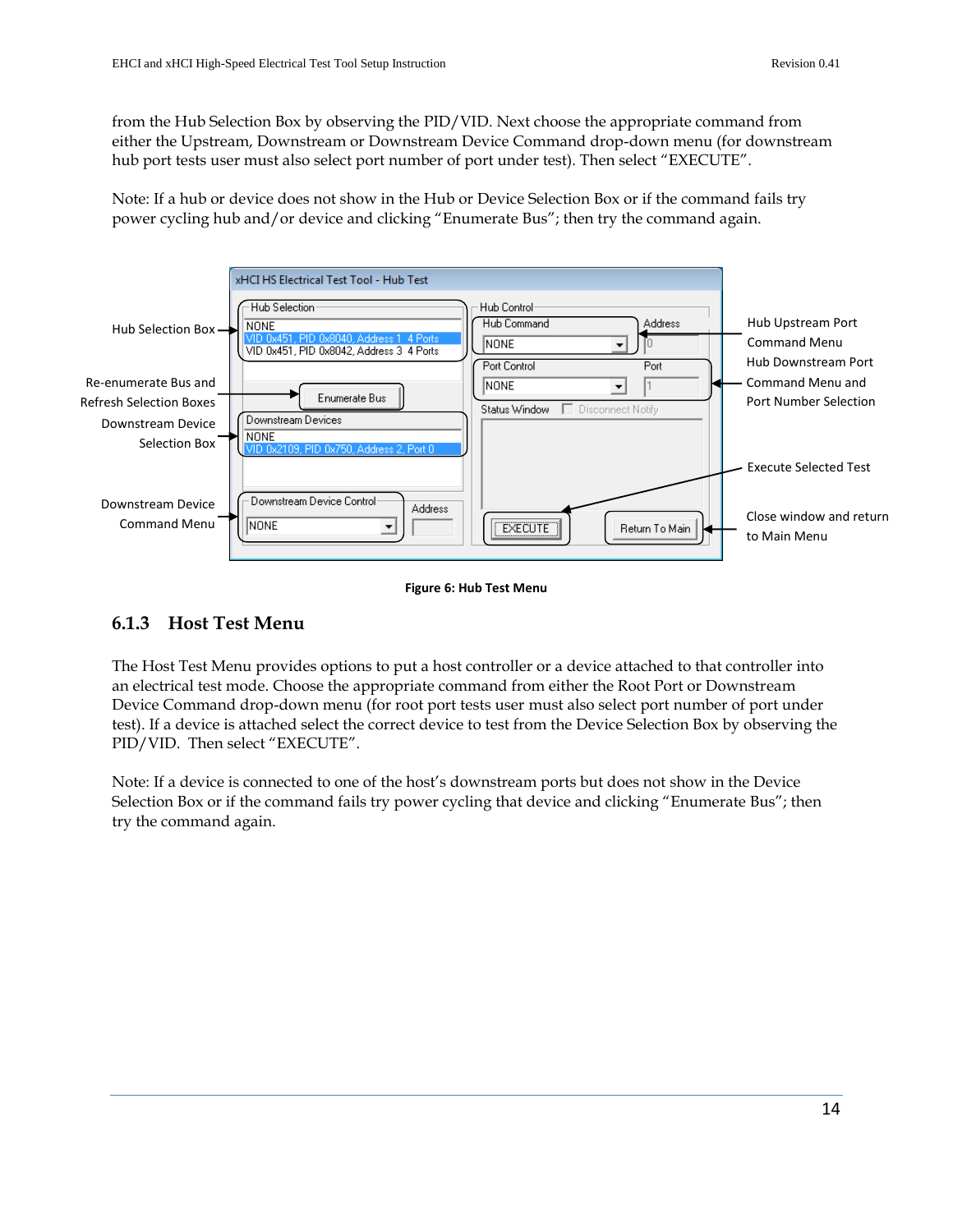



# <span id="page-14-1"></span><span id="page-14-0"></span>**6.2 Electrical Testing**

Information regarding which commands to execute and how to perform actual electrical testing can be found in electrical test procedures for Agilent, LeCroy, Tektronix and Yokogawa. See Section [3.1](#page-7-1) for more details.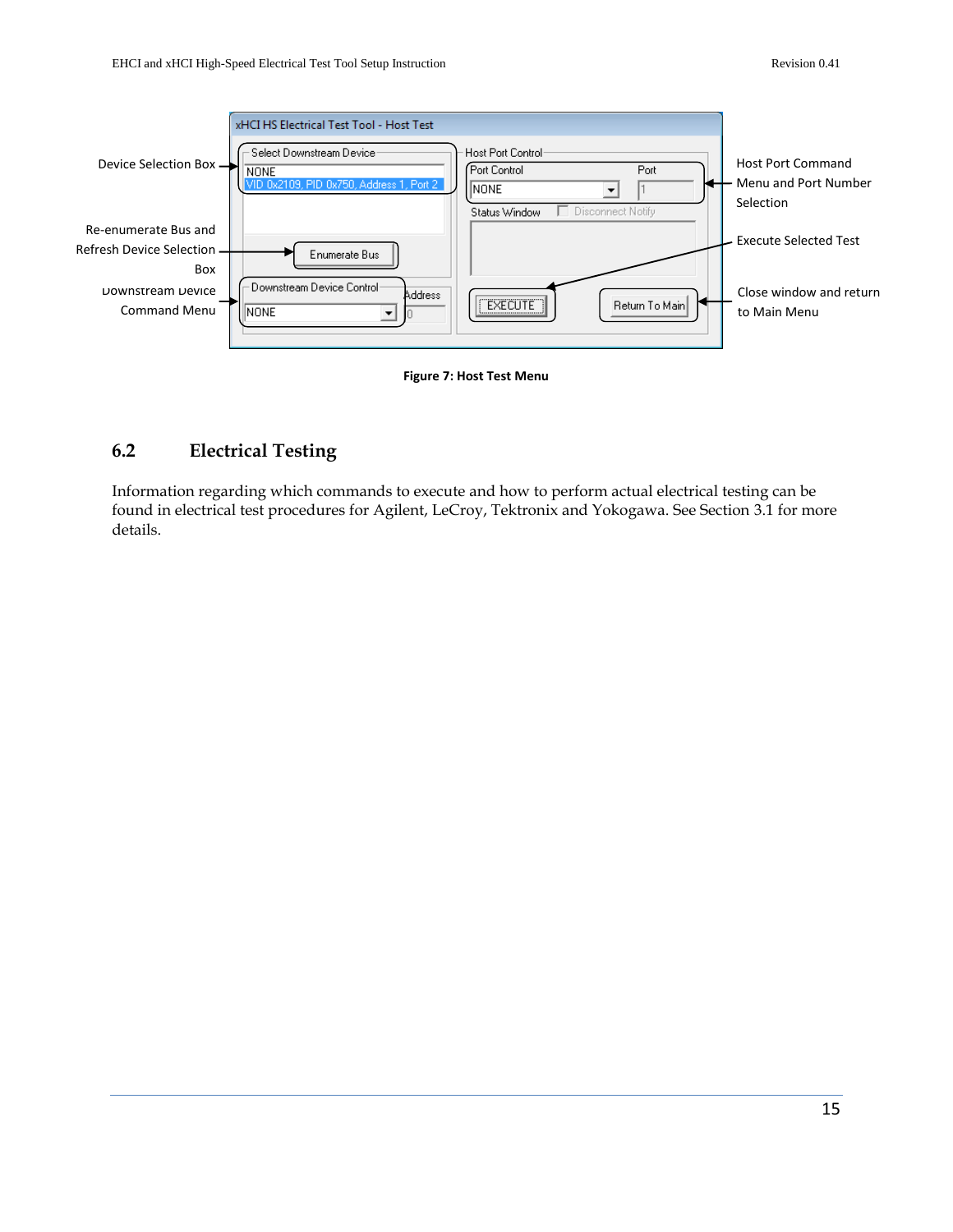# <span id="page-15-0"></span>**7 Legacy-free Systems**

If the test system is Legacy-free (does not have PS/2 controller ports) it may be necessary to control it either from an add-in card or from a client PC on a remote desktop.

- The Add-In card method requires the test computer to have either a PCI or PCIe slot on the motherboard. While the computer is off, insert the respective USB add-in card into the PCI/PCIe slot. Once the card is in place turn the test computer back on and load the vendor provided driver. Use this card to operate the human interface devices to control the computer.
- The Remote Desktop method requires that the client PC should match the specifications listed in section 4.1 and 4.2. The remote desktop client PC allows the user to completely control the host PC through a network connection between the two. Remote desktop connections can be done multiple ways; for simplicity this document only covers one method. For more information on remote desktop connections with Windows 7 se[e http://windows.microsoft.com/en-](http://windows.microsoft.com/en-US/windows7/Connect-to-another-computer-using-Remote-Desktop-Connection)[US/windows7/Connect-to-another-computer-using-Remote-Desktop-Connection](http://windows.microsoft.com/en-US/windows7/Connect-to-another-computer-using-Remote-Desktop-Connection) .

For clarity in this section the Server platform will be referred to as the *Host* Computer while the controller PC will be referred to as the *Client* Computer.

# <span id="page-15-1"></span>**7.1 Remote Desktop Hardware Setup**

Using an Ethernet cable, connect the host computer directly to the client computer. This will create a basic LAN connection between the two computers.



# <span id="page-15-3"></span><span id="page-15-2"></span>**7.1.1 Host Side Setup**

On the host side click "Start" and right click on "Computer", select "Properties". This will bring up the system properties window. In the upper left hand corner of the screen select "Remote Settings", when the window appears check the option "Allow connections from computers running any version of Remote Desktop", click "ok".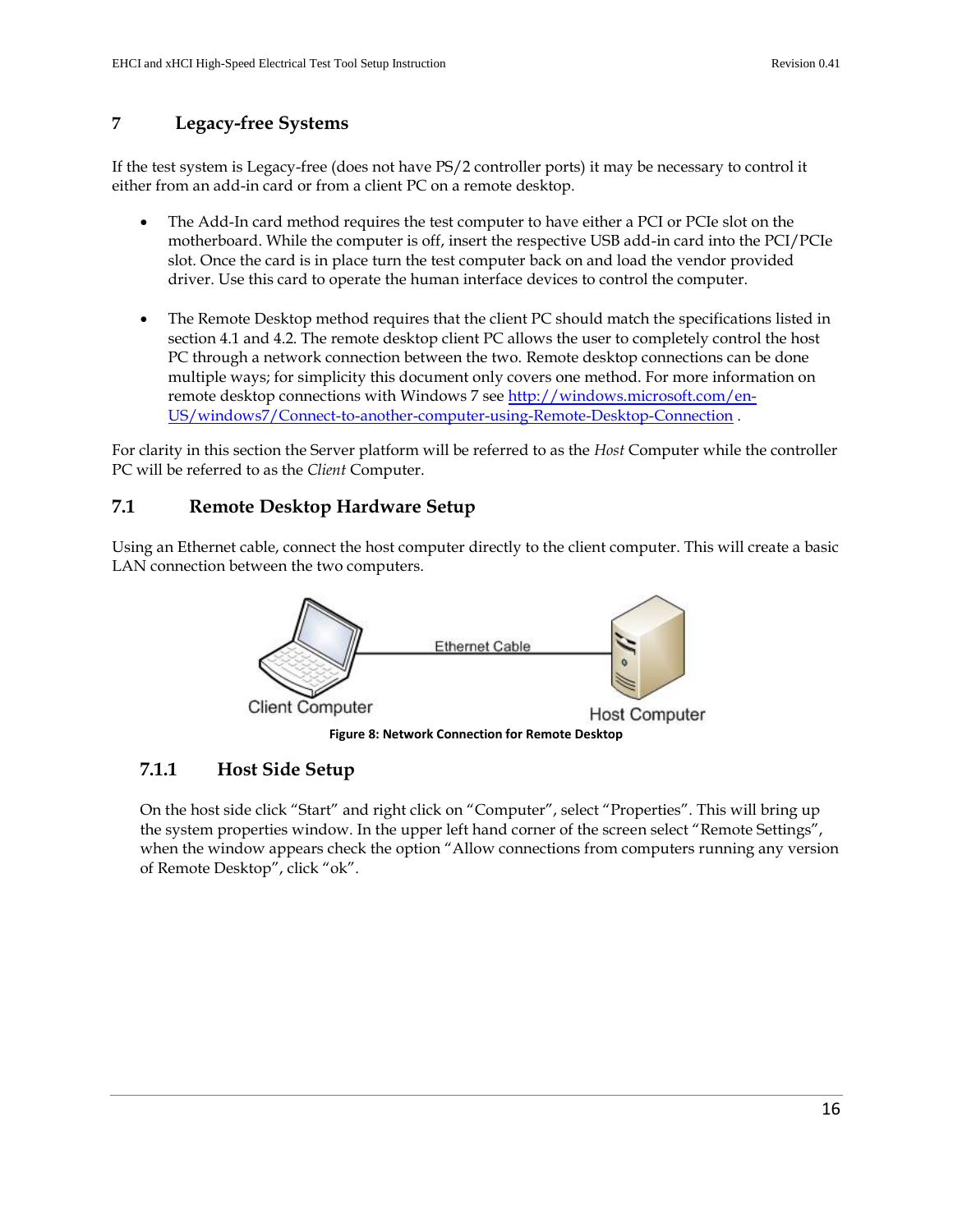| Computer Name   Hardware   Advanced                  |                              | <b>System Protection</b>                                                                                        | Remote       |  |
|------------------------------------------------------|------------------------------|-----------------------------------------------------------------------------------------------------------------|--------------|--|
| Remote Assistance                                    |                              |                                                                                                                 |              |  |
|                                                      |                              | M Allow Remote Assistance connections to this computer                                                          |              |  |
|                                                      |                              |                                                                                                                 |              |  |
| What happens when I enable Remote Assistance?        |                              |                                                                                                                 |              |  |
|                                                      |                              |                                                                                                                 | Advanced     |  |
|                                                      |                              |                                                                                                                 |              |  |
| Remote Desktop                                       |                              |                                                                                                                 |              |  |
|                                                      |                              | Click an option, and then specify who can connect, if needed.                                                   |              |  |
|                                                      |                              |                                                                                                                 |              |  |
|                                                      |                              |                                                                                                                 |              |  |
| <b>ODOD</b> Don't allow connections to this computer |                              |                                                                                                                 |              |  |
|                                                      |                              | (a) Allow connections from computers running any version of                                                     |              |  |
|                                                      | Remote Desktop (less secure) |                                                                                                                 |              |  |
|                                                      |                              | Allow connections only from computers running Remote<br>Desktop with Network Level Authentication (more secure) |              |  |
|                                                      |                              |                                                                                                                 |              |  |
| Help me choose                                       |                              |                                                                                                                 | Select Users |  |
|                                                      |                              |                                                                                                                 |              |  |

**Figure 9: Allow Remote Connections**

<span id="page-16-0"></span>In the properties window (should already be open) note the *full computer name* as shown in Figure 10. This will be needed later for connecting to the host with the client computer. In this example the full computer name is USB-Test-PC.

|                      | Computer name, domain, and workgroup settings |                    |                 |
|----------------------|-----------------------------------------------|--------------------|-----------------|
| See also             | Computer name:                                | USB Test-PC        | Change settings |
| <b>Action Center</b> | Full computer name:                           | <b>USB Test-PC</b> |                 |

**Figure 10: Full Computer Name**

<span id="page-16-1"></span>Click "Start->Control Panel->System and Security->Allow a Program through Windows Firewall", scroll through the exceptions and check "Remote Administration" and "Remote Desktop" if not already checked. Click "Ok".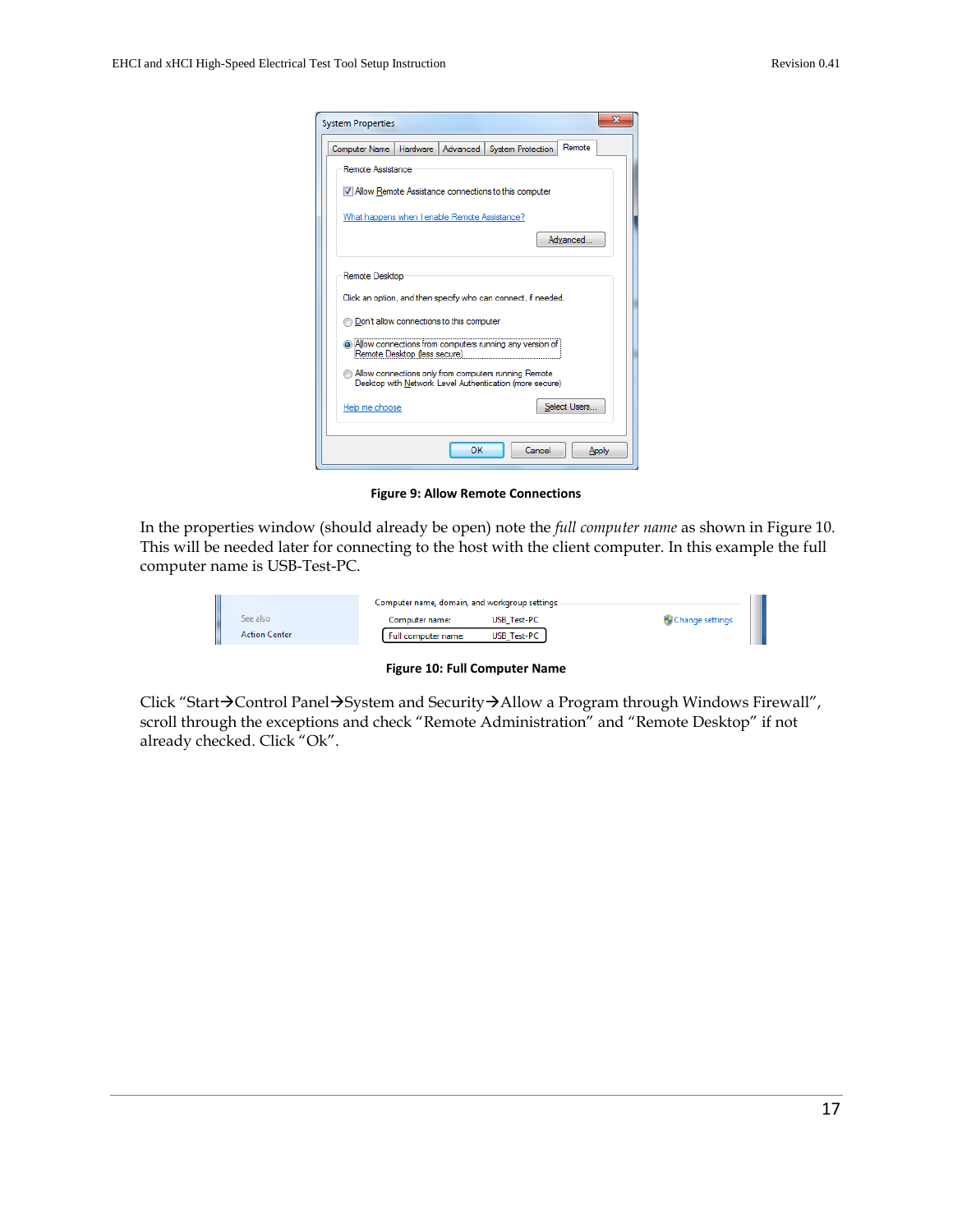| « Windows Firewall > Allowed Programs                                                                                                                                                                                                                                                                  | $4 +$<br>▾┆                                                    | and a fact of the<br>Search Control Panel                                                                                               | $\overline{\mathbf{x}}$<br>م |
|--------------------------------------------------------------------------------------------------------------------------------------------------------------------------------------------------------------------------------------------------------------------------------------------------------|----------------------------------------------------------------|-----------------------------------------------------------------------------------------------------------------------------------------|------------------------------|
| Allow programs to communicate through Windows Firewall                                                                                                                                                                                                                                                 |                                                                |                                                                                                                                         |                              |
| To add, change, or remove allowed programs and ports, click Change settings.<br>What are the risks of allowing a program to communicate?                                                                                                                                                               |                                                                | Change settings                                                                                                                         |                              |
| Allowed programs and features:                                                                                                                                                                                                                                                                         |                                                                |                                                                                                                                         |                              |
| Name                                                                                                                                                                                                                                                                                                   | Home/Work (Private)                                            | Public<br>۸                                                                                                                             |                              |
| Core Networking<br><b>National Transaction Coordinator</b><br>File and Printer Sharing<br><b>HomeGroup</b><br>□ iSCSI Service<br>Netlogon Service<br>Network Discovery<br>Performance Logs and Alerts<br>Remote Administration<br>Remote Assistance<br>Remote Desktop<br>□ Remote Event Log Management | ☑<br>П<br>□<br>п<br>п<br>□<br>☑<br>п<br>⊡<br>☑<br>☑<br>Details | 罓<br>$\Box$<br>□<br>$\Box$<br>Ξ<br>$\Box$<br>$\Box$<br>п<br>П<br>$\overline{\mathbf{v}}$<br>$\overline{\mathbf{v}}$<br>☑<br>г<br>Remove |                              |
|                                                                                                                                                                                                                                                                                                        | Allow another program                                          |                                                                                                                                         |                              |
|                                                                                                                                                                                                                                                                                                        | OK                                                             | Cancel                                                                                                                                  |                              |

**Figure 11: Enable Exceptions in Windows Firewall**

<span id="page-17-1"></span>The host computer should now be ready for remote login from the client computer.

#### <span id="page-17-0"></span>**7.1.2 Client Side Setup**

On the client side click "Start $\rightarrow$ All Programs $\rightarrow$ Accessories $\rightarrow$ Remote Desktop Connection". The remote desktop window will appear, type the *full computer name* of the host computer as was noted in section 7.1.1 in the text box and click "connect".



**Figure 12: Remote Desktop Connection Window**

<span id="page-17-2"></span>Once the system has connected to the host computer a Windows Security box will open, type the username and password for the host computer's account you wish to log on to and click "Ok". If another security window appears asking about the system certificate click "Yes" to connect anyway.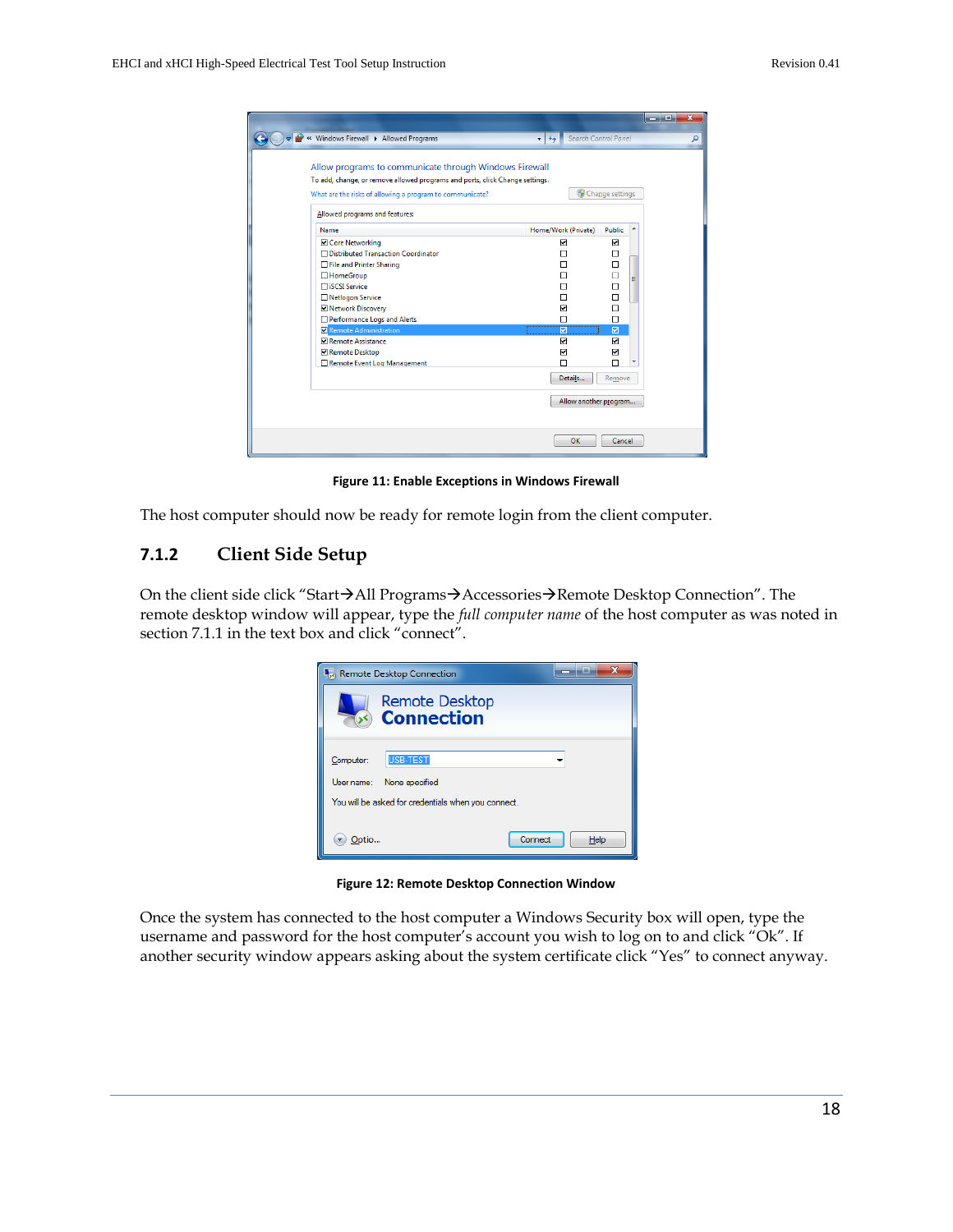|   | Remote Desktop Connection                                                                                                     |
|---|-------------------------------------------------------------------------------------------------------------------------------|
|   | The identity of the remote computer cannot be verified. Do<br>you want to connect anyway?                                     |
|   | The remote computer could not be authenticated due to problems with its<br>security certificate. It may be unsafe to proceed. |
|   | Certificate name                                                                                                              |
| ы | Name in the certificate from the remote computer:<br><b>USB-TEST</b>                                                          |
|   | Certificate emors                                                                                                             |
|   | The following errors were encountered while validating the remote<br>computer's certificate:                                  |
|   | $\triangle$ The certificate has expired or is not yet valid.                                                                  |
|   | $\bigwedge$ The certificate is not from a trusted certifying authority.                                                       |
|   | Do you want to connect despite these certificate errors?                                                                      |
|   | View certificate<br>Yes                                                                                                       |

**Figure 13: Possible Security Error**

<span id="page-18-1"></span>The system should now connect to the host computer and bring up the remote desktop window. From this window it should be possible to control the host computer and load the compliance driver.

# <span id="page-18-0"></span>**7.2 Troubleshooting Remote Desktop**

In the case that the client computer does not connect to the host computer, below is a list of possible fixes for certain errors:

- The firewall of the host computer may be blocking the connection. Try disabling the firewall by clicking "Start $\rightarrow$ Control Panel $\rightarrow$ Windows Firewall" Under the general tab turn off the firewall and click "ok". Try connecting again. – *Note: It is not recommended to have the firewall OFF if connected to the internet, be sure to turn it back on once the testing is complete, also disable any internet connections while the firewall is off.*
- Username and/or password are incorrect, check the username and password typed into the Remote Desktop Security Window.
- The Ethernet port on either the host or client is disabled. Click "Start $\rightarrow$ Control Panel $\rightarrow$ Network and Sharing Center" and choose "Change adapter settings" in the upper left corner of the screen. Confirm that the connection is enabled and configured correctly.

More information on remote desktop connections can be found from Microsoft at <http://technet.microsoft.com/en-us/library/bb457106.aspx> .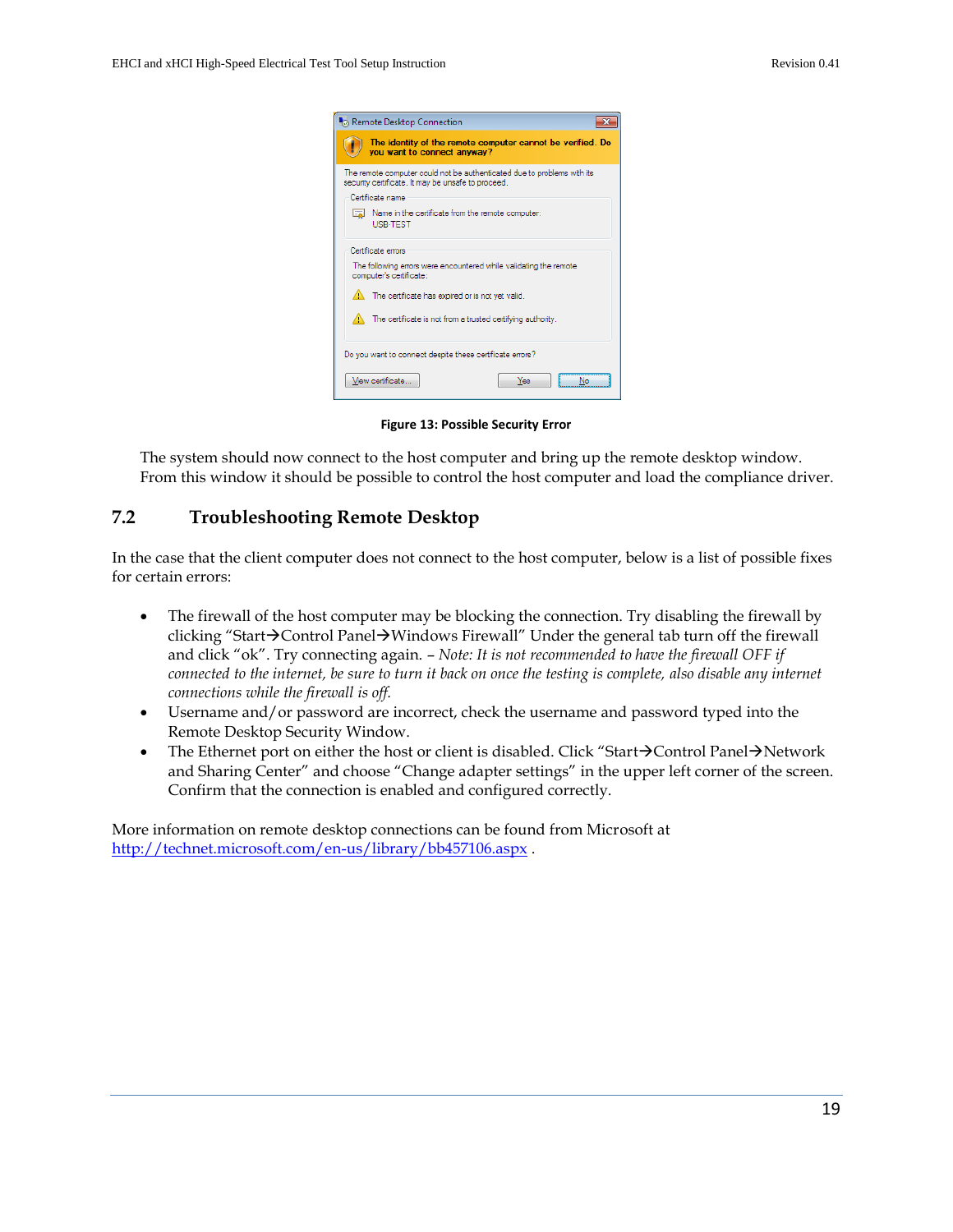# <span id="page-19-0"></span>**8 Miscellaneous**

HSETT is a test program used to put USB peripherals into various compliance modes from which there is sometimes no specified method of recovery. Occasionally this leads to program crashes or other inconveniences. This chapter is here to help with various issues that may arise.

# <span id="page-19-1"></span>**8.1 HSETT Known Issues**

The following are known issues/bugs that exist in the latest release of HSETT.

- If the user enters an illegal port number, HSETT crashes. An illegal port number is any port number that does not exist on the host controller (e.g., 0). There is no workaround for this bug.
- As of the writing of this document no more than 1 version of HSETT can be installed on a single system at a time. This issue should be fixed at a later time.
- For xHCI HSETT only: as of the writing of this document, under hub tests: PARENT\_TEST\_PACKET after TEST\_FORCE\_ENABLE is currently not functioning correctly. This issue is being looked into. Workaround: do this step with EHCI HSETT for now.

# <span id="page-19-2"></span>**8.2 Loading Compliance Driver Manually**

If the compliance driver does not install automatically it may be necessary to manually install it.

Click "start" and then right click on "Computer" and select "Manage"; in the pane on the left select "Device Manager". Under "Universal Serial Bus controllers" choose the correct USB controller and right click on it and select "Update Driver Software…" then click "Browse my computer for driver software" $\rightarrow$ "Let me pick from a list of device drivers on my computer" $\rightarrow$ "Have Disk..." $\rightarrow$ "Browse" and navigate to folder labeled "x/EHCI Host Drivers" (This is likely located at C:Program Files/USB-IF Test Suite/Drivers and Firmware). Choose a driver and click "Ok". Now select the compliance driver from the "Update Driver Software" screen and click "Next". [Figure 14](#page-19-3) demonstrates a correctly loaded driver for xHCI.



#### **Figure 14: xHCI Compliance Driver successfully loaded**

<span id="page-19-3"></span>Open HSETT and verify driver loaded correctly.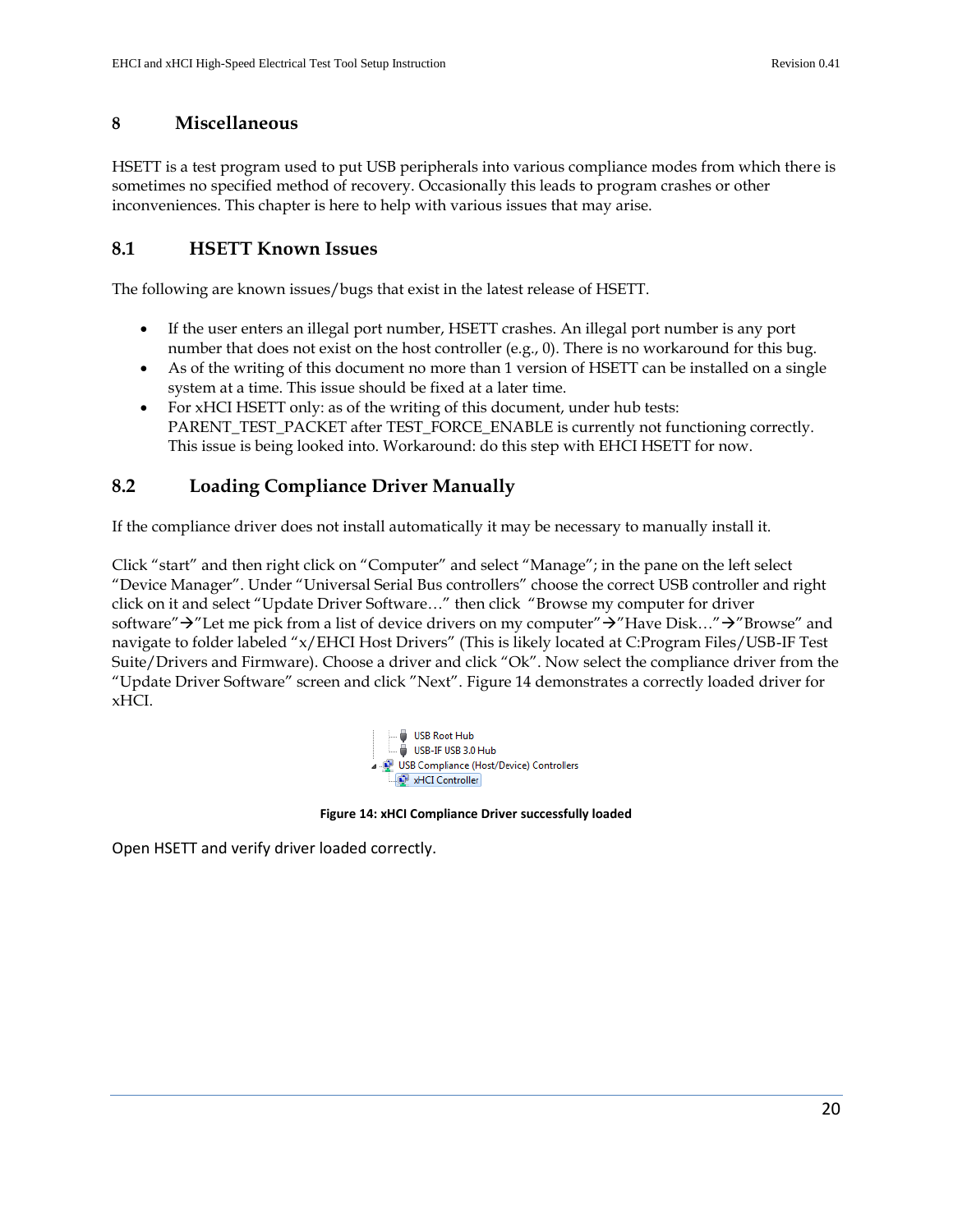# <span id="page-20-0"></span>**8.3 Troubleshooting HSETT**

| <b>Issue</b>                      | <b>Possible Cause</b>           | Solution                          |
|-----------------------------------|---------------------------------|-----------------------------------|
| HSETT does not see my device      | Device is in compliance mode    | Power cycle device and click      |
|                                   |                                 | "Enumerate Bus"                   |
|                                   | Test fixture is in "Test" mode  | Set test fixture back to          |
|                                   |                                 | "Initialize"; power cycle device; |
|                                   |                                 | click "Enumerate Bus"             |
| My HSETT version is correct but   | USBCV is installed on the       | Open CV Settings. Under the       |
| I have to manually                | system and "Enable Stack        | "Drivers & Firmware" tab check    |
| install/uninstall the compliance  | Switcher" is unselected         | "Enable Stack Switcher"           |
| driver every time                 |                                 |                                   |
| My USB mouse/keyboard quit        | The compliance driver installed | If your system has multiple USB   |
| functioning when I open HSETT     | on the USB controller your      | controllers plug your             |
|                                   | keyboard/mouse were attached    | mouse/keyboard into another       |
|                                   | to                              | controller                        |
|                                   |                                 | $-OR-$                            |
|                                   |                                 | Boot into safe mode and uninstall |
|                                   |                                 | compliance driver (see Section    |
|                                   |                                 | 8.2 for assistance with driver    |
|                                   |                                 | changing). Use one of the         |
|                                   |                                 | methods described in Section 7 to |
|                                   |                                 | run HSETT on a Legacy-Free        |
|                                   |                                 | machine                           |
| "No Host Controller Found"        | User Account Control is not     | Disable User Account Control      |
| Error when opening HSETT          | disabled                        | (see Section 5.1)                 |
|                                   | Compliance driver did not load  | Manually install compliance       |
|                                   | correctly                       | driver (see Section 8.2)          |
|                                   | 32 bit HSETT loaded on a 64 bit | Uninstall 32 bit HSETT and load   |
|                                   | system                          | 64 bit HSETT                      |
|                                   | x/EHCI HSETT installed on a     | Uninstall HSETT and install the   |
|                                   | machine that only has the       | correct x/EHCI version for your   |
|                                   | opposite USB controller         | USB controller                    |
| "Unable to set Config Flag" Error | User Account Control is not     | Disable User Account Control      |
| when opening HSETT                | disabled                        | (see Section 5.1)                 |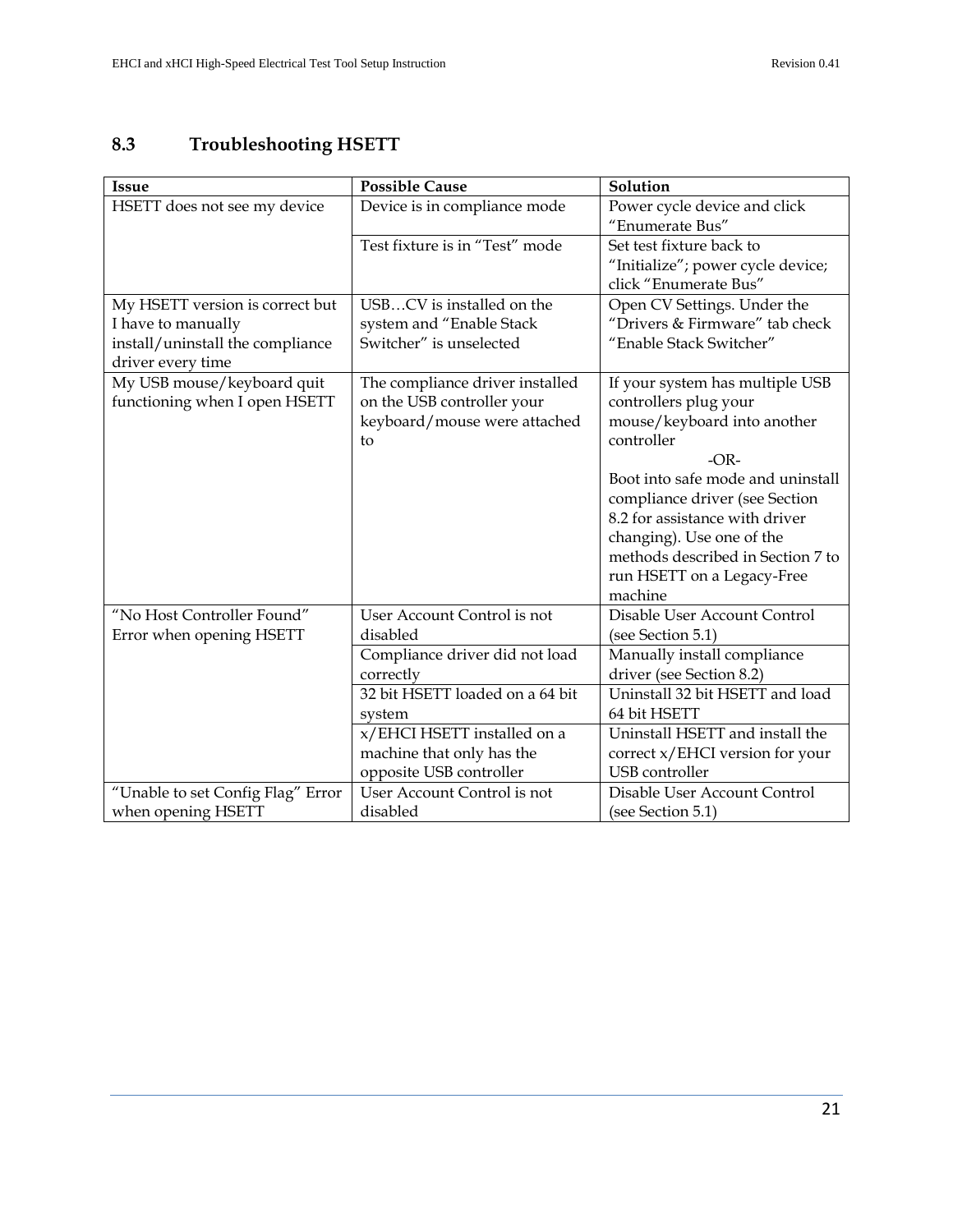| Appendix A: Appreviations |                                                                                |  |  |
|---------------------------|--------------------------------------------------------------------------------|--|--|
| <b>Term</b>               | <b>Definition</b>                                                              |  |  |
| <b>Client Computer</b>    | Controller computer networked to host PC for remote control desktop connection |  |  |
| <b>DUT</b>                | Device Under Test                                                              |  |  |
| <b>EHCI</b>               | Enhanced Host Controller Interface                                             |  |  |
| <b>xHCI</b>               | Extensible Host Controller Interface                                           |  |  |
| <b>Host Computer</b>      | Server platform operated by Client PC through remote desktop connection        |  |  |
| <b>HSETT</b>              | High Speed Electrical Test Tool                                                |  |  |
| LAN                       | Local Area Network                                                             |  |  |
| Legacy-free               | Any system that does not have PS/2 and other legacy ports                      |  |  |
| PCI                       | Peripheral Component Interconnect Bus                                          |  |  |
| PCIe                      | Peripheral Component Interconnect Express Bus                                  |  |  |
| <b>PID</b>                | <b>Product Identification Number</b>                                           |  |  |
| PS/2 port                 | A legacy mouse or keyboard port located on some motherboards                   |  |  |
| <b>UAC</b>                | User Account Control                                                           |  |  |
| <b>USB</b>                | <b>Universal Serial Bus</b>                                                    |  |  |
| VID                       | <b>Vendor Identification Number</b>                                            |  |  |

# **Appendix A: Abbreviations**